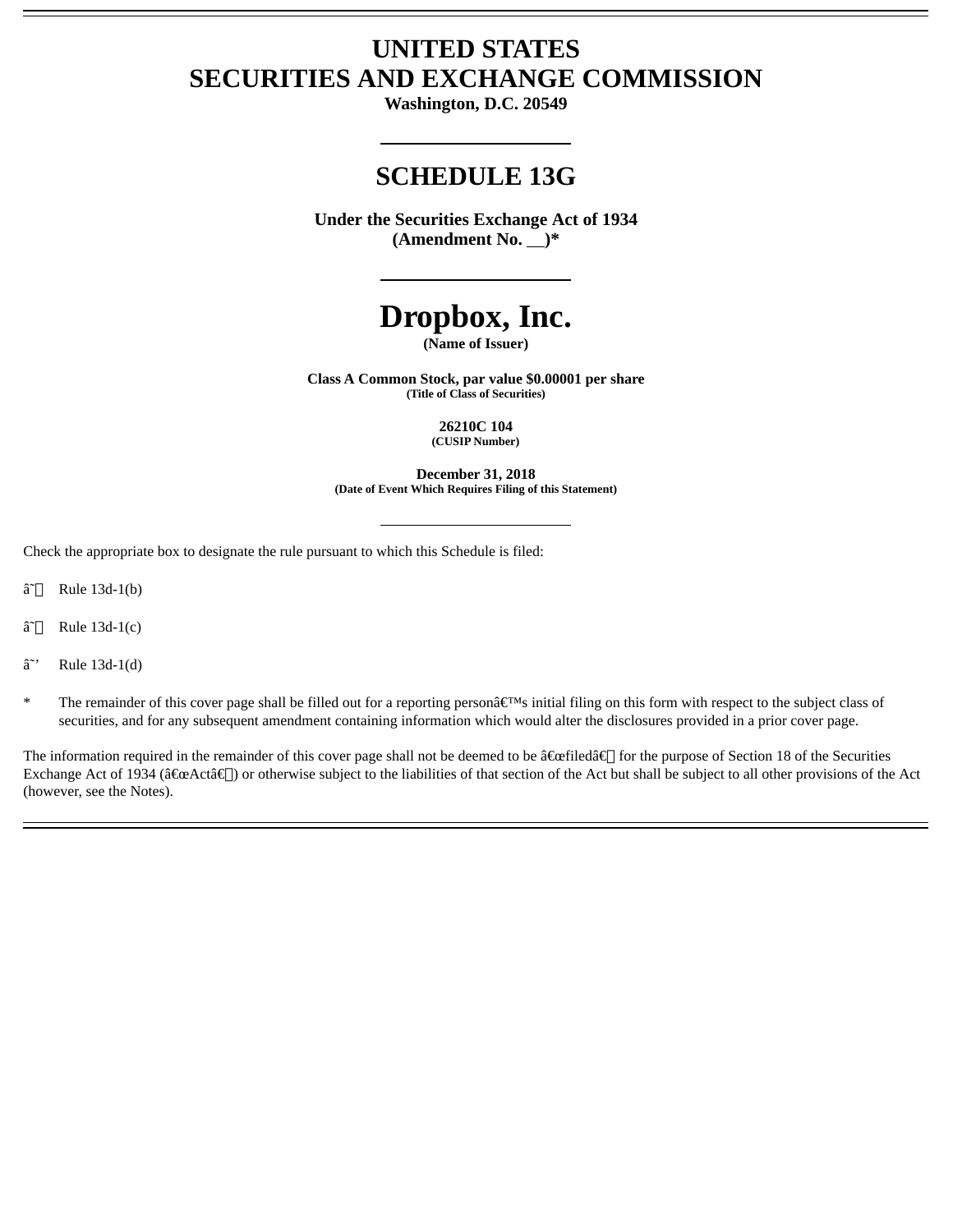CUSIP No. 26210C 104

| Names of Reporting Persons.<br>1.                                                          |                                                                                                                 |                                 |                                  |  |
|--------------------------------------------------------------------------------------------|-----------------------------------------------------------------------------------------------------------------|---------------------------------|----------------------------------|--|
|                                                                                            | Arash Ferdowsi                                                                                                  |                                 |                                  |  |
| 2.                                                                                         | Check the Appropriate Box if a Member of a Group (See Instructions)<br>(a) $\hat{a}^{\dagger}$<br>(b) $\hat{a}$ |                                 |                                  |  |
| 3.                                                                                         | <b>SEC Use Only</b>                                                                                             |                                 |                                  |  |
| Citizenship or Place of Organization<br>4.                                                 |                                                                                                                 |                                 |                                  |  |
|                                                                                            |                                                                                                                 | <b>United States of America</b> |                                  |  |
|                                                                                            |                                                                                                                 | 5.                              | <b>Sole Voting Power</b>         |  |
| Number of<br><b>Shares</b><br>Beneficially                                                 |                                                                                                                 |                                 | 36,702,033 (See Item 4(a) below) |  |
|                                                                                            |                                                                                                                 | 6.                              | <b>Shared Voting Power</b>       |  |
|                                                                                            | Owned by<br>Each                                                                                                |                                 | $\overline{0}$                   |  |
|                                                                                            | Reporting                                                                                                       | 7.                              | <b>Sole Dispositive Power</b>    |  |
|                                                                                            | Person<br>With:                                                                                                 |                                 | 36,337,385 (See Item 4(a) below) |  |
|                                                                                            |                                                                                                                 | 8.                              | <b>Shared Dispositive Power</b>  |  |
|                                                                                            |                                                                                                                 |                                 | $\boldsymbol{0}$                 |  |
|                                                                                            | Aggregate Amount Beneficially Owned by Each Reporting Person<br>9.                                              |                                 |                                  |  |
|                                                                                            | 36,702,033 (See Item 4(a) below)                                                                                |                                 |                                  |  |
| Check if the Aggregate Amount in Row (9) Excludes Certain Shares (See Instructions)<br>10. |                                                                                                                 |                                 |                                  |  |
| 11.                                                                                        | Percent of Class Represented by Amount in Row (9)                                                               |                                 |                                  |  |
|                                                                                            | $17.1\%$ (See Item 4(b) below)                                                                                  |                                 |                                  |  |
| 12.                                                                                        | Type of Reporting Person (See Instructions)                                                                     |                                 |                                  |  |
|                                                                                            | IN                                                                                                              |                                 |                                  |  |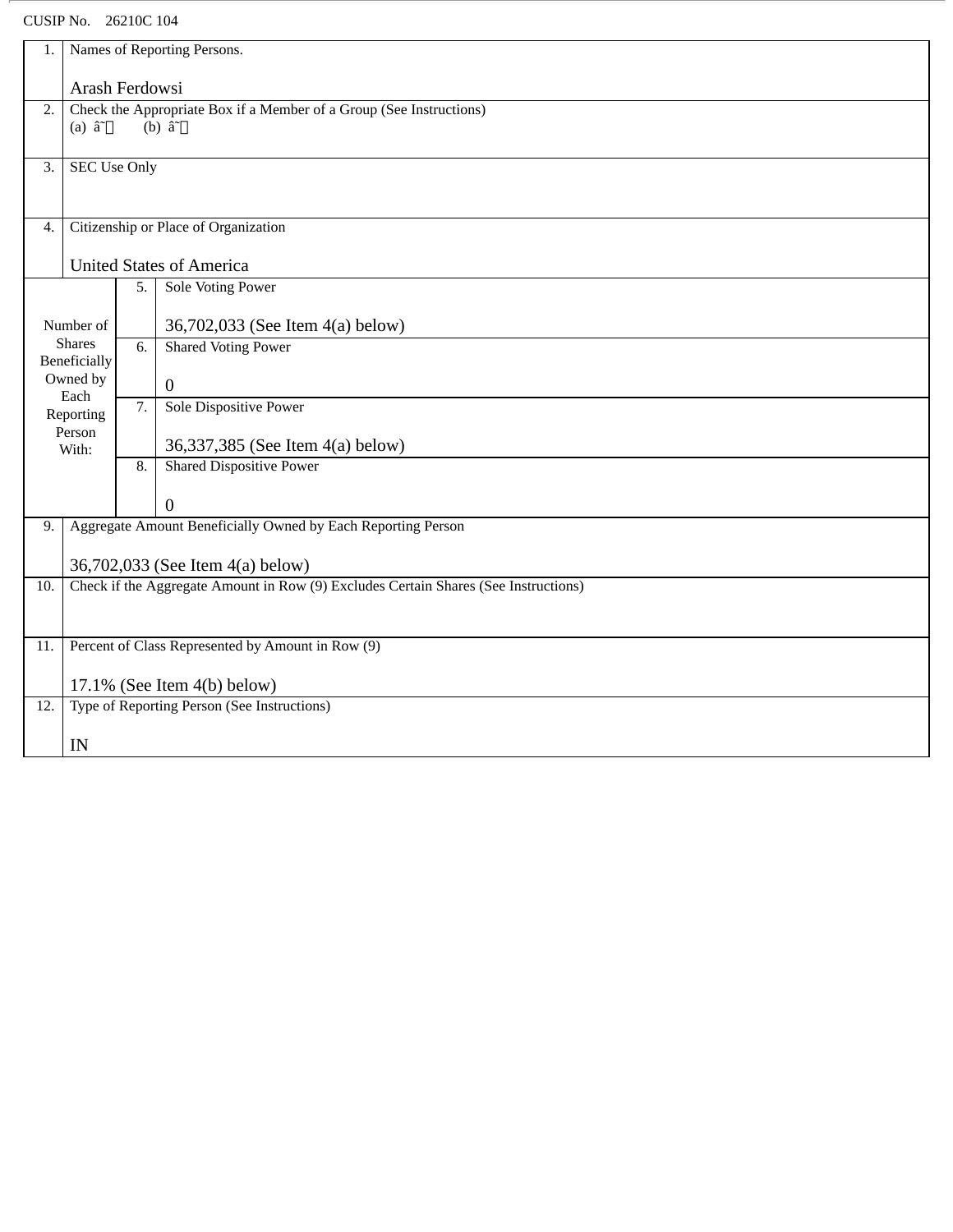#### **Item 1(a) Name of Issuer:**

Dropbox,Inc.

#### **Item 1(b)** Address of Issuer's Principal Executive Offices:

333 Brannan Street San Francisco, CA 94107

#### **Item 2 (a) Name of Person Filing:**

Arash Ferdowsi

#### **Item 2 (b) Address of Principal Business Office or, if none, Residence:**

c/o Dropbox, Inc. 333 Brannan Street San Francisco, CA 94107

#### **Item 2 (c) Citizenship:**

Arash Ferdowsi is a United States citizen

#### **Item 2 (d) Title of Class of Securities:**

Class A Common Stock, par value \$0.00001 per share

#### **Item 2 (e) CUSIP Number:**

26210C 104

### Item 3. If this statement is filed pursuant to  $\hat{A}\hat{S}\hat{A}\hat{S}240.13d-1(b)$  or 240.13d-2(b) or (c), check whether the person filing is a:

Not applicable.

#### **Item 4. Ownership**

(a) Amount beneficially owned:

As of December 31, 2018, (i) 4,400,000 shares of Class A Common Stock were held of record by Arash Ferdowsi, (ii) 400,000 shares of Class A Common Stock and 28,636,583 shares of Class B Common Stock were held of record by the Arash Ferdowsi Revocable Trust dated 4/20/2012, for which Mr. Ferdowsi serves as trustee, and (iii) 2,900,802 shares of Class B Common Stock were held of record by the Arash Ferdowsi Remainder Trust dated 3/21/2011, for which Mr. Ferdowsi serves as trustee. In addition, Mr. Ferdowsi has voting power over 364,648 shares of Class B Common Stock held by other stockholders, over which, under all but certain limited circumstances, Mr. Ferdowsi holds an irrevocable proxy, pursuant to voting agreements between Mr. Ferdowsi and such stockholders.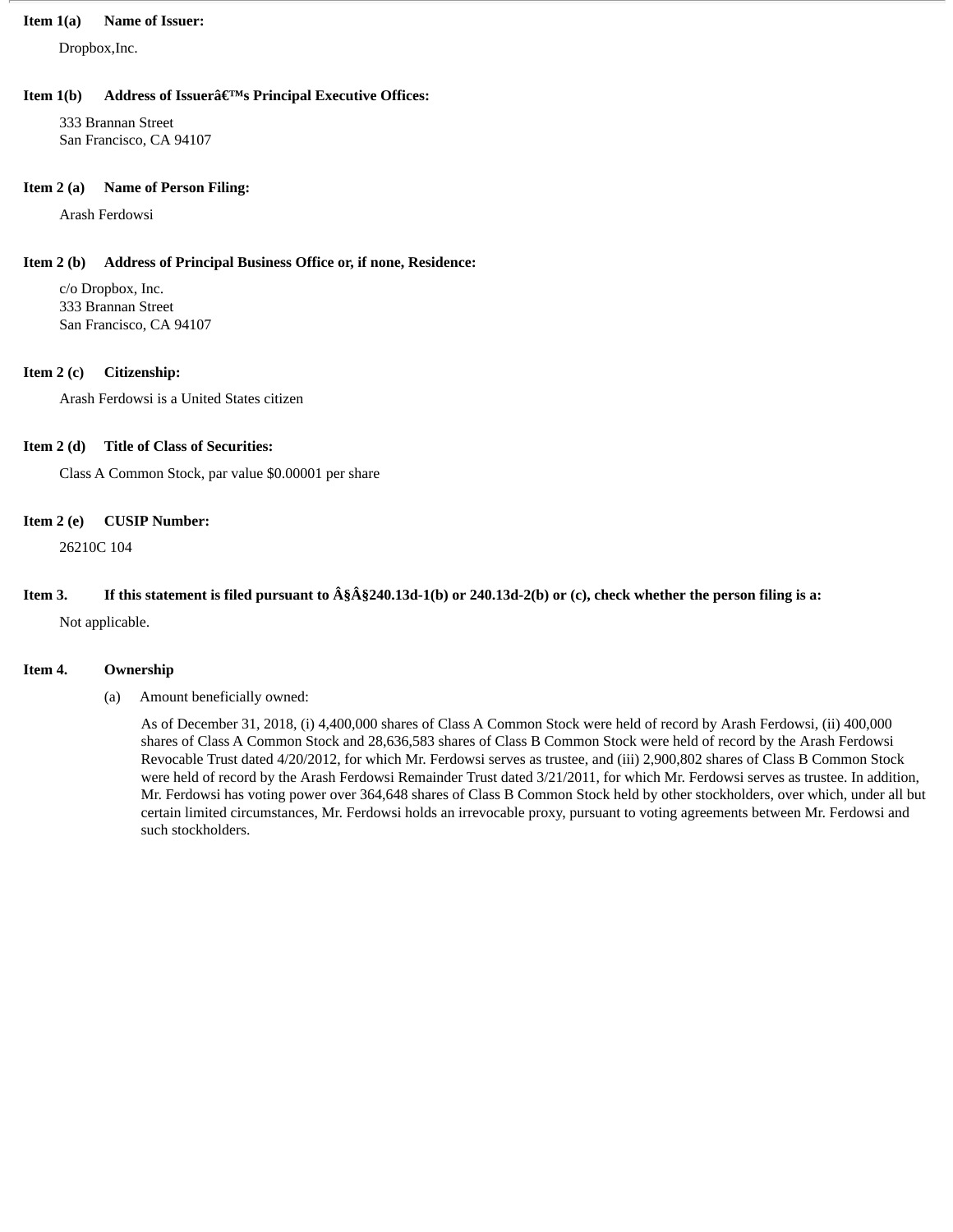Each share of Class B Common Stock is convertible into one share of Class A Common Stock at the option of the holder and has no expiration date. Each share of Class B Common Stock is entitled to ten votes per share, whereas each share of Class A Common Stock is entitled to one vote per share. The rights of the holders of Class A Common Stock and Class B Common Stock are identical, except with respect to the aforementioned conversion rights and voting rights.

(b) Percent of class:

17.1%

The ownership percentage above is calculated based on 182,703,210 shares of Class A Common Stock outstanding as of October 31, 2018, as reported in the Issuer $\hat{\pi} \in \mathbb{R}^m$  Form 10-Q filed with the Securities and Exchange Commission on November 9, 2018, plus the assumed conversion of 31,902,033 shares of Class B Common Stock deemed beneficially owned by Mr. Ferdowsi, as described herein, into shares of Class A Common Stock.

- (c) Number of shares as to which the person has:
	- (i) Sole power to vote or direct the vote: 36,702,033 shares
	- (ii) Shared power to vote or direct the vote: 0 shares
	- (iii) Sole power to dispose or to direct the disposition of: 36,337,385 shares
	- (iv) Shared power to dispose or to direct the disposition of: 0 shares

#### **Item 5. Ownership of 5 Percent or Less of a Class**

Not applicable.

**Item 6. Ownership of More than 5 Percent on Behalf of Another Person**

Not applicable.

Item 7. Identification and Classification of the Subsidiary Which Acquired the Security Being Reported on By the Parent Holding **Company or Control Person**

Not applicable.

#### **Item 8. Identification and Classification of Members of the Group**

Not applicable.

#### **Item 9. Notice of Dissolution of Group**

Not applicable.

#### **Item 10. Certifications**

Not applicable.